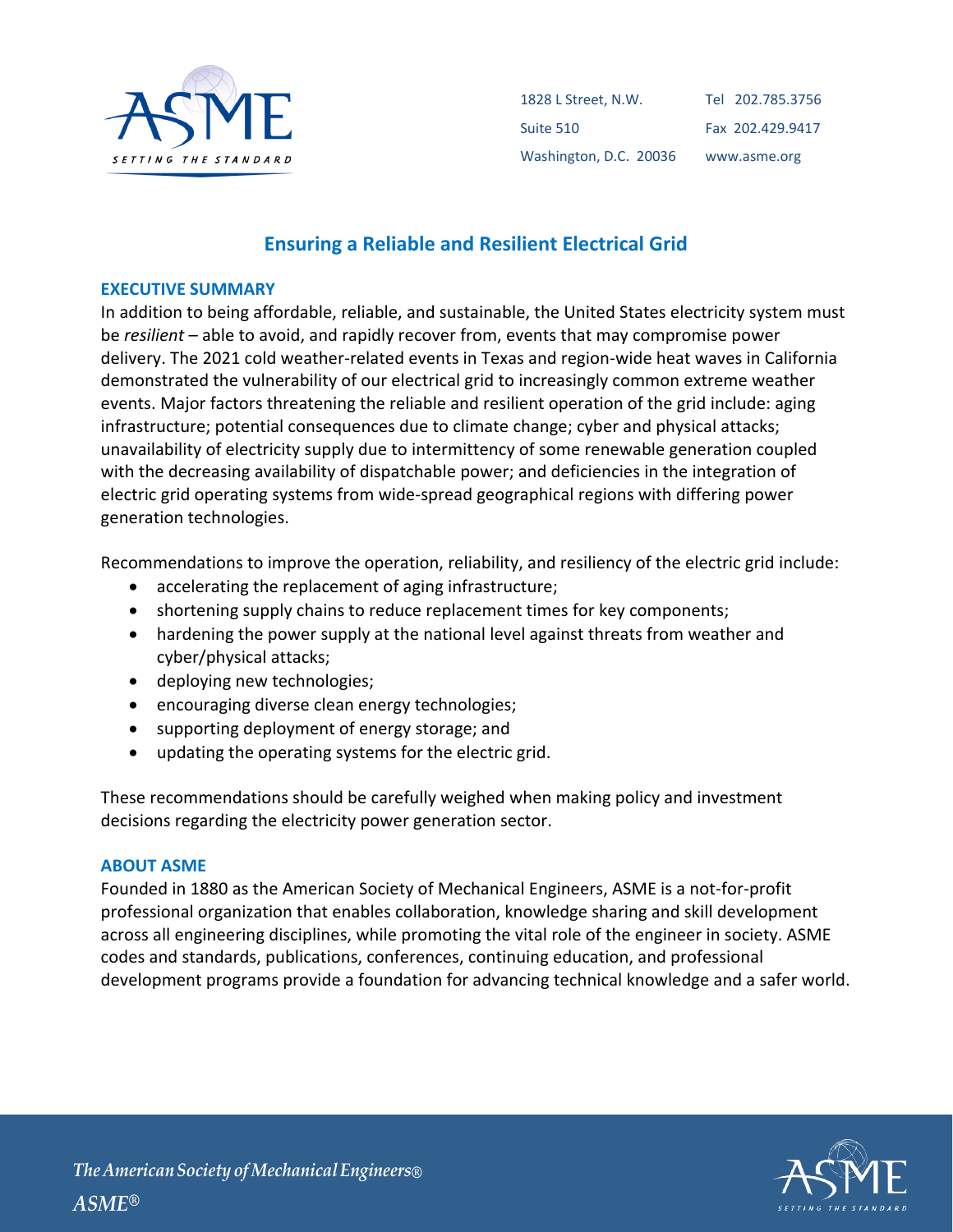### **INTRODUCTION**

The goal of the U.S. electricity system, including production, transmission, and distribution, is to be affordable, reliable, and sustainable. For the electricity system to provide dependable power, it must be both reliable and resilient. Reliability and resiliency are complementary objectives that are often grouped together, but they have separate meanings and must be evaluated independently.

*Reliability* is the ability of the electrical system to avoid failure, due to the loss of individual components, weather related events, or external events. *Resiliency* is the ability of a system to minimize the consequences of, and to recover rapidly from, a failure. In a complex system, steps taken to improve reliability may impair the resilience of the system, and vice versa. An example of this trade-off is the networks of sensors and electronic controls often referred to as smart-grid technology. Smart grids can allow the grid to recover much more quickly from failure, improving the resiliency. If the smart grid is not engineered with cybersecurity in mind, the grid will be more vulnerable to cyber-attack, potentially harming its reliability. At the same time, however, the smart grid may improve the reliability of the system in other ways, such as allowing isolation of individual components before they fail and cause larger, widespread disruptions. These trade-offs between reliability and resiliency, and between various aspects of reliability and resiliency, must be considered at the policy, business, and technological level.

This document provides recommendations for policymakers to improve U.S. energy reliability and resiliency. Recent large-scale disruptions to the U.S. grid will be discussed, as well as threats that could lead to future disruptions. Both technological changes and policies that may mitigate this threat will be discussed.

### **OVERVIEW OF RECENT U.S. POWER DISRUPTION EVENTS**

Events in the two most populous states, California, and Texas, in the past two years have shown how vulnerable our current power system is to disruption. A series of additional events in the past 20 years shows that these two power systems are not alone in being vulnerable to disruption.

Texas:The February 2021 statewide power outages in Texas<sup>i</sup> were triggered by three severe winter storms that dropped temperatures to as low as -2◦F in Dallas with 140 continuous hours below freezing. On an average day during the first week of February 2021, ERCOT was historically able to supply the electrical needs of the area but, with low temperatures combined with the winter storms all types of generation technologies failed. Certain power plants within each category of technologies (natural gas-fired power plants, coal power plants, nuclear reactors, wind generation, and solar generation facilities) failed to operate at their expected electricity generation output levels.

Power plants listed a wide variety of reasons for going offline throughout the event. Three reasons for power plant failures include "weather-related" issues (30,000 MW, ~167 units), "equipment issues" (5,600 MW, 146 units), "fuel limitations" (6,700 MW, 131 units), "transmission and substation outages" (1,900 MW, 18 units), and "frequency issues" (1,800 MW, 8 units)<sup>ii</sup>.

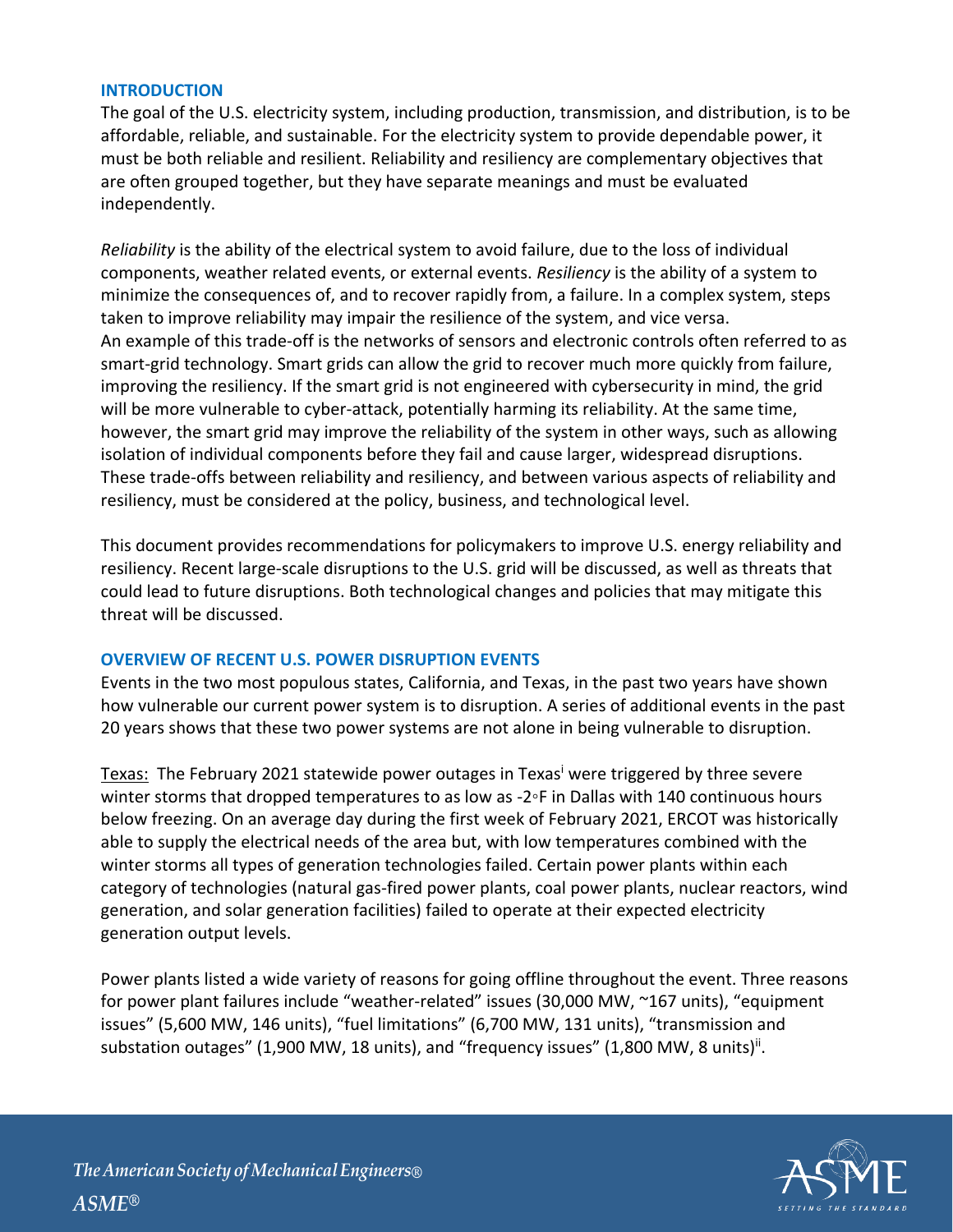While it is possible to weatherize electrical generation and natural gas systems and partially weatherize renewables, much of Texas ERCOT system was not weatherized. As a result, gas well heads shut down, moisture in pipelines froze, windmills froze, and electrical pumps failed due to loss of electric supply (power outage lasted about 2.5 days). The official death toll was 246 dead,  $\overline{u}$ along with at least \$130 B in direct damages<sup>iv</sup>. The results of the Feb 2021 outage were not confined to Texas. Peaks in the spot price of natural gas in Minnesota<sup>v</sup> caused by supply disruptions from Texas suppliers, for example, appear to have led to \$800M in increased costs for consumers<sup>vi</sup>.

The Texas's regulatory approach left it uniquely vulnerable to this disaster. ERCOT is outside of the North American Reliability Council regulatory structure by choice and is minimally interconnected to the national electrical grid which caused them to be unable to be assisted by the interconnecting grid.

Notably, El Paso, which is outside of ERCOT and is part of the Southwest Power Pool transmission organization, is connected to the greater national transmission system and operates under national power standards, did not lose power. Systems in El Paso have enhanced winterization, additional crews, and a diverse portfolio of electric generation options. ERCOT operators were handicapped by earlier decisions to not winterize despite recommendations issued after a 2011 winter storm with similar effects.<sup>vii</sup>

California: The 2020 California blackouts were triggered by a region-wide heat wave that led to increased demand for electricity for air conditioning. Elevated temperatures can also lead to reduced power output. After a 1,000 MW wind and a 470 MW natural gas generating unit tripped offline, the California Independent System Operator (CAISO) issued a Stage 3 Electrical Emergency and directed utilities, particularly PG&E, to begin load shedding<sup>viii</sup>. By implementing rolling blackouts that impacted 200,000-250,000 customers per hour, overall grid reliability was maintained. About 2 million customers suffered a loss of power. The causes were ballooning demand, inadequate transmission, an overreliance on intermittent forms of renewable energy and natural gas plant challenges during hot weather. However, unlike Texas, the balance of the overall electric system remained operational.

Puerto Rico:The above two events are simply the most recent large-scale blackouts in the United States. Other events in the past 20 years show that these are not isolated events. The 2017 Puerto Rico blackouts and the 2021 New Orleans blackouts show the vulnerabilities of critical infrastructure. Hurricane Maria damaged or destroyed much of Puerto Rico's already fragile infrastructure, including 80 percent of the island's power lines. Power was not fully restored for 11 months, making this the largest power outage in US history and the 2nd largest in the world, after the 2013 blackout in the Philippines caused by Typhoon Haiyan. The Puerto Rico outages affected both humanitarian relief and Puerto Rico's economic recovery. Because relief funds are targeted at repairs instead of upgrades, Puerto Rico still lacks a resilient power grid.

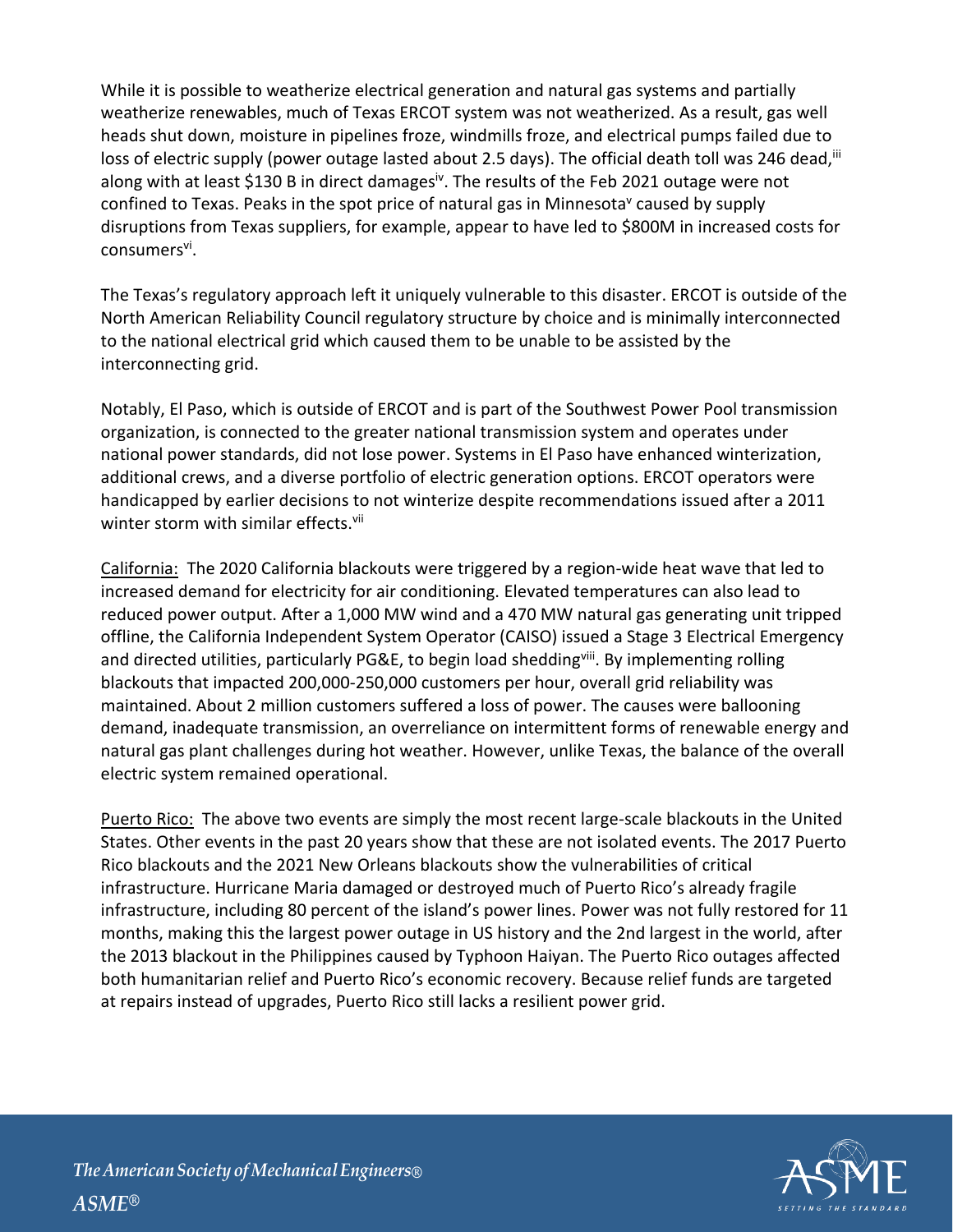Louisiana: The extended blackout in southern Louisiana after Hurricane Ida in 2021 shows the consequences of failure to upgrade equipment. 18 deaths were attributed to lack of air conditioning and carbon monoxide poisoning due to improper generator usage. A failure to upgrade transmission capabilities after Hurricanes Katrina (2005) and Gustav (2008) is widely held to be responsible for the length and severity of these blackouts.

Northeastern United States: While severe weather events are the most notable cause of recent blackouts, they can also be caused by human error, deferred maintenance, and other issues. The 2003 Northeastern Blackout was caused by overgrown trees contacting power lines. Within 3 minutes, this failure cascaded, shutting down 21 power plants and affecting 50 million people in Ohio, Michigan, New York, Pennsylvania, New Jersey, Connecticut, Massachusetts, and Ontario<sup>ix</sup>. Due to poor tree maintenance and a relatively small, localized, failure cascaded across the region. While the blackout was resolved within four days, the damages in New York City alone were more than \$500 million.

Florida: Over twenty years ago Jacksonville, Florida had a severe winter storm with temperatures down to 11F that essentially shut down the JEA power plants due to water and fuel pipes freezing throughout the plant infrastructure. Based on that freeze, money was expended to winterize the water and fuel piping. Pipes were either insulated due to size or had heat tracing installed. The winterization efforts greatly improved the power plant response to winter storms as well as hurricanes in the area.

## **THREATS TO THE ENERGY SYSTEM**

There are multiple threats to the energy system. Some of these, such as aging equipment, have led to failures of the electrical grid. Others, such as cyberattacks, have led to failures of the electrical grid outside of the United States, and to related energy systems in the United States.

Aging Infrastructure: Multiple power plants and transmission components that are part of the United States electrical system are past their licensed design lives. Some US operating fossil fuel plants were constructed in the 1950s and 60's, while the nuclear plants operating in the United States were built in the 1970s through 1990's. Renewable energy plants are generally newer, but there are wind farms dating to the 1970s and solar farms dating to the 1980s. The electric transmission infrastructure that supports the older electrical generation facilities, including portions of the coal and natural gas supply chains, are equally dated.

There are similar challenges in the 640,000 miles of high-voltage transmission lines in the lower 48 states, many of which were built in the 1950s and 1960s, with an expected design life of 50 years. The average age of installed large power transformers (LPT) in the United States is approximately 38 to 40 years, with 70 percent of LPTs being 25 years or older. The electrical distribution system is not only aging but, the components have long lead-times, and most have imported replacement components. These systems were designed for smaller populations, different usage (less use of electronics and cooling needs) and different electrical sources.

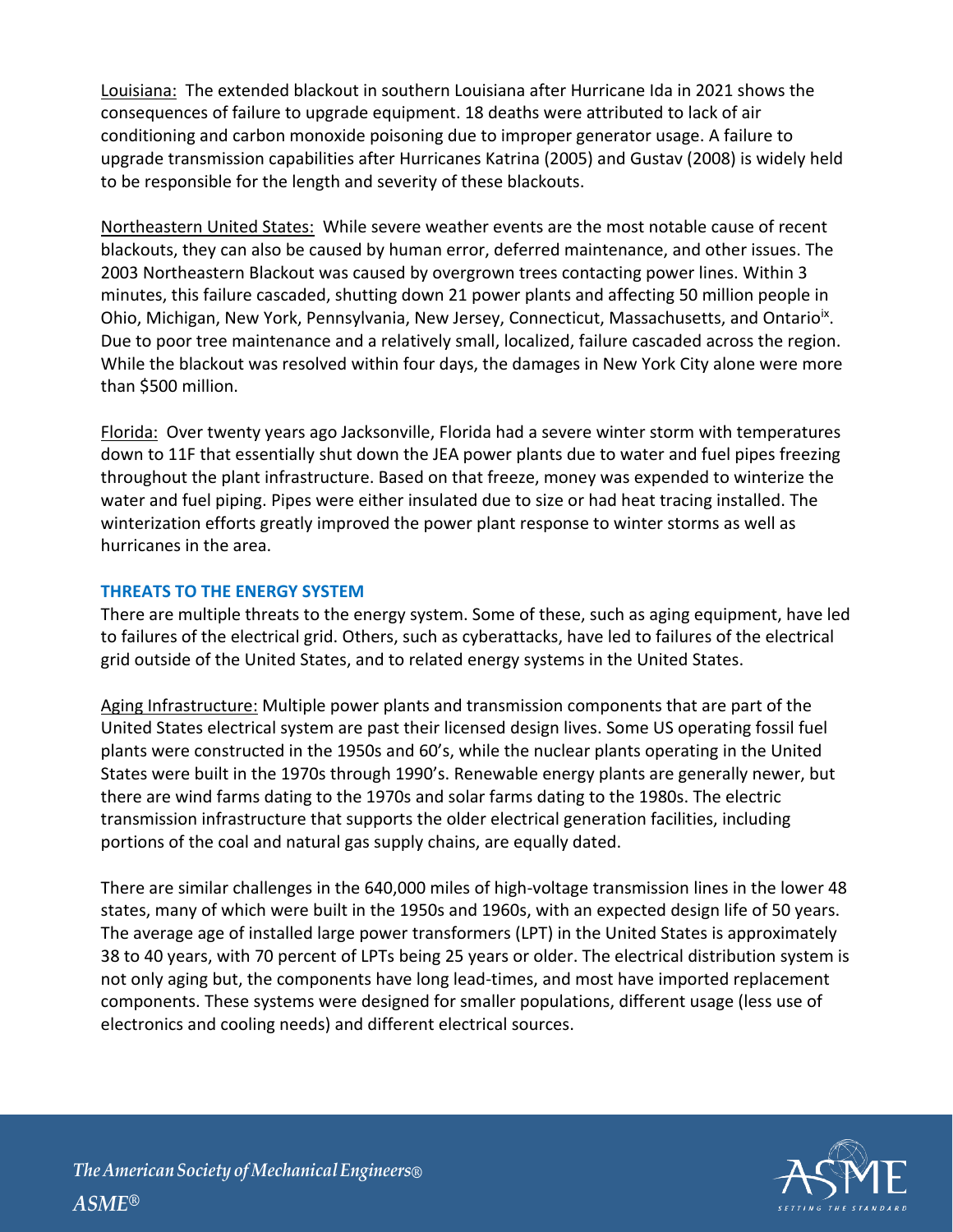Climate Change: The consequences of a changing climate for the United States energy system are still a subject of considerable discussion. There is a growing consensus that while it is difficult to attribute any individual severe weather event to climate change, severe weather events are growing in intensity and frequency. These can include events such as hurricanes and tornadoes that cause physical damage to power generation and distribution equipment. Extreme temperatures can also lead to increased demand for heating and cooling power. Finally, the interactions of the power system with the changing environment can generate risks not only to the power system, but to the environment, as demonstrated by California wildfires<sup>x</sup> caused by electrical equipment sparking the dry grass and forests

More subtle effects from climate change are possible - it may change renewable energy resource availability and locations while higher temperatures reduce the efficiency of thermal energy generation. Major concerns include (1) determining how severely, and how rapidly, climate change will affect power systems, and (2) substantial portions of the United States power system were not built to account for changing climates.

Cyber- and Physical Attacks: The Federal Power Act (FPA) requires the Electric Reliability Organization (ERO) to develop and enforce mandatory and enforceable reliability standards; the Federal Energy Regulatory Commission (FERC) certifies the standards (Section 215 to FPA). FERC approved an initial set of mandatory cybersecurity standards that have been frequently updated and reviewed since 2008<sup>xi</sup>. While no US electrical grid has been shut down due to cyber-attacks, the recent 2021 ransomware attack on the Colonial pipeline system, leading to fuel shortages in the eastern United States, showed that US infrastructure is vulnerable. The Colonial attack also showed additional aspects of how infrastructure is vulnerable: the attack targeted the billing and data management systems and took advantage of the lack of two-factor authentication.

The electrical system is heterogenous, and in many cases, the systems were not designed with physical sabotage or cybersecurity in mind. The possible sources of security attackers include state actors, hackers and individuals acting with or without state protection, and terrorist groups. Physical security is a related concern; the US power transmission systems are spread out in remote areas of the system often with minimal security protections that are not technically feasible and economically reasonable to protect.

New Technologies: Managing the integration of emerging technologies, including renewable energy, electric vehicles, storage, and smart / microgrids, presents a new set of challenges. These challenges will grow with increasing decarbonization: The International Energy Agency (IEA) has stated that only 50% of the technologies required to meet the 2050 decarbonization goals are now commercially available<sup>xii</sup>. Each of these technologies introduce new vulnerabilities, even as they may ameliorate existing vulnerabilities. Electric vehicles create new electric load demands and change the patterns of electricity use. Storage has the potential to make the grid more reliable and resilient, but its failure modes are not well understood. Finally, smart grids may improve the reliability and resilience of the electrical system but may introduce new cyber vulnerabilities. Understanding the benefits and drawbacks of new technologies is key to integrating them into a reliable and resilient system.

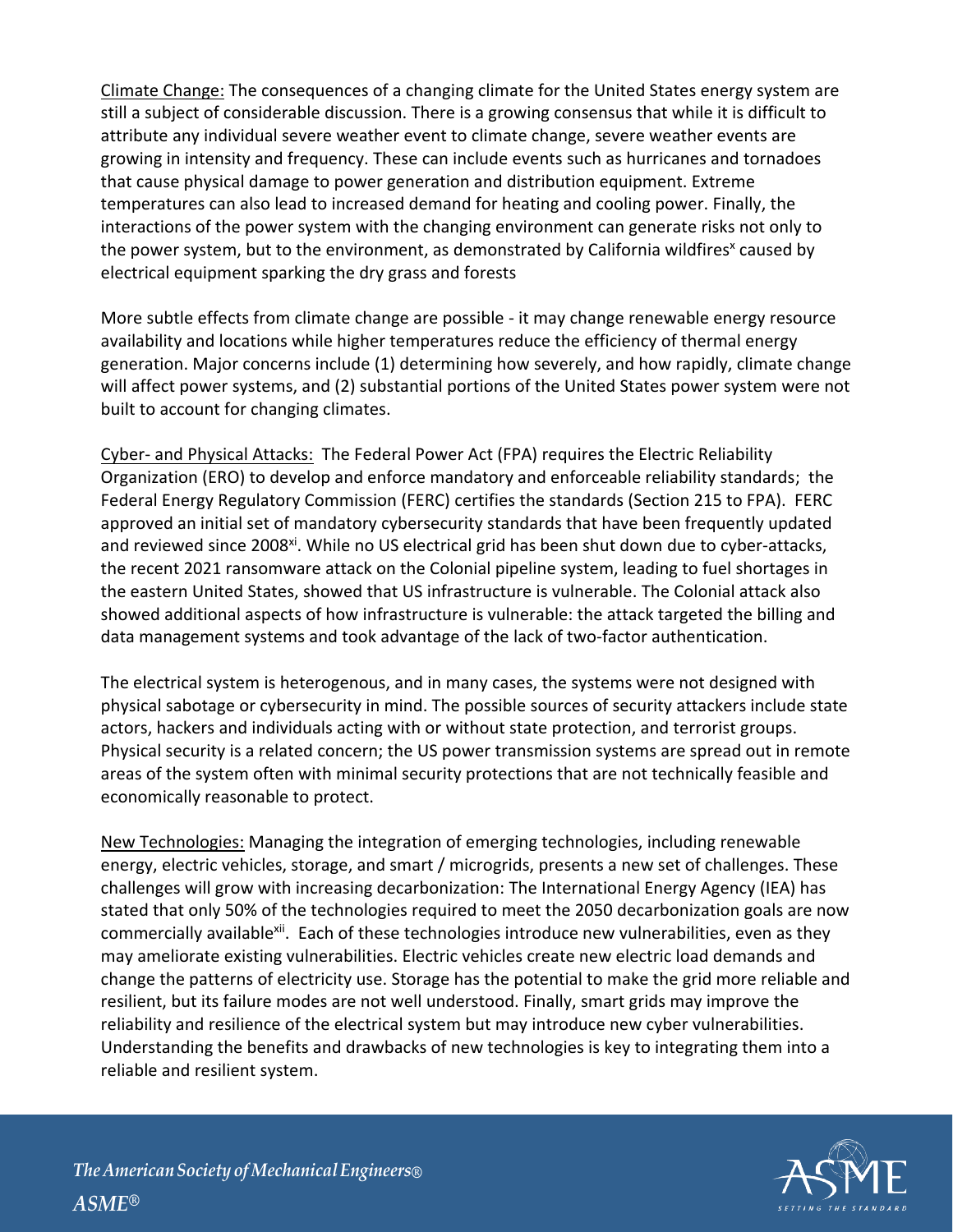## **TECHNOLOGY BASED RECOMMENDATIONS**

Appropriate technical decisions, which require significant planning and commitment of resources, will improve the reliability and resiliency of the electrical grid. This will necessitate effective use of existing technologies, and an integration of new technologies into the grid. Recommendations for Technology strategies to promote energy reliability and resilience are discussed below.

Accelerate the Replacement of Aging Infrastructure**:** As noted above, large parts of the United States electrical system are either past their design life or operating under load conditions that they were not designed to operate under. Replacing aging infrastructure in a systematic manner will improve both the reliability and efficiency of the electrical system. Cost recovery/allocation will be critical and may require further FERC oversight and regulatory reform.

Harden the Power Supply at the National Level**:** The technology existed to prevent the Texas power outages. Natural gas lines, fossil fuel power plants, wind turbines, and electrical distribution systems all operate reliably in other states that experience more severe temperatures than those experienced in Texas in February of 2021. Incorporating appropriate levels of hardening to severe weather events should be accelerated. The range of conditions that systems should be prepared to operate under should be expanded in recognition of both uncertainties in the existing climate record and anticipated future changes in climate. This can be done as aging infrastructure is replaced, and/or retrofitted to extend the existing infrastructure design life.

Cyber and Physical Security: Effective cybersecurity is not only vital to preventing cyberattacks, but also necessary for smart grids and expanded energy storage. Maintaining the cyber-security of the grid will require effective cyber-security measures to be implemented across the entire electrical system, even systems not under FERC authority. All levels of government, utilities, the public and related organizations will need to coordinate and cooperate. between.

Secure the Energy Supply Chain / Shorten the Replacement Time of Key Components**:** In many cases, critical components such as electrical transformers have lead times on the order of years and many of the manufacturers are overseas. Developing shared reserves of critical components will allow component failures to be addressed quickly. Other efforts to reduce the lead time through effective supply chain management and domestic manufacturing should also be encouraged.

Effective Deployment of Electrical Storage: While storage is often thought of as a back-up when electrical generation capability is lost, storage can also be used to prevent the loss of electrical generation capability. Effective use of stored energy for frequency control can prevent failure of a grid. It can also be used to accelerate the restart of electrical facilities, including "black starts" without external power. Finally, by allowing the grid to respond more efficiently to both changes in demand from users and changes in generation from intermittent renewables, storage can improve the overall reliability of the electrical grid.

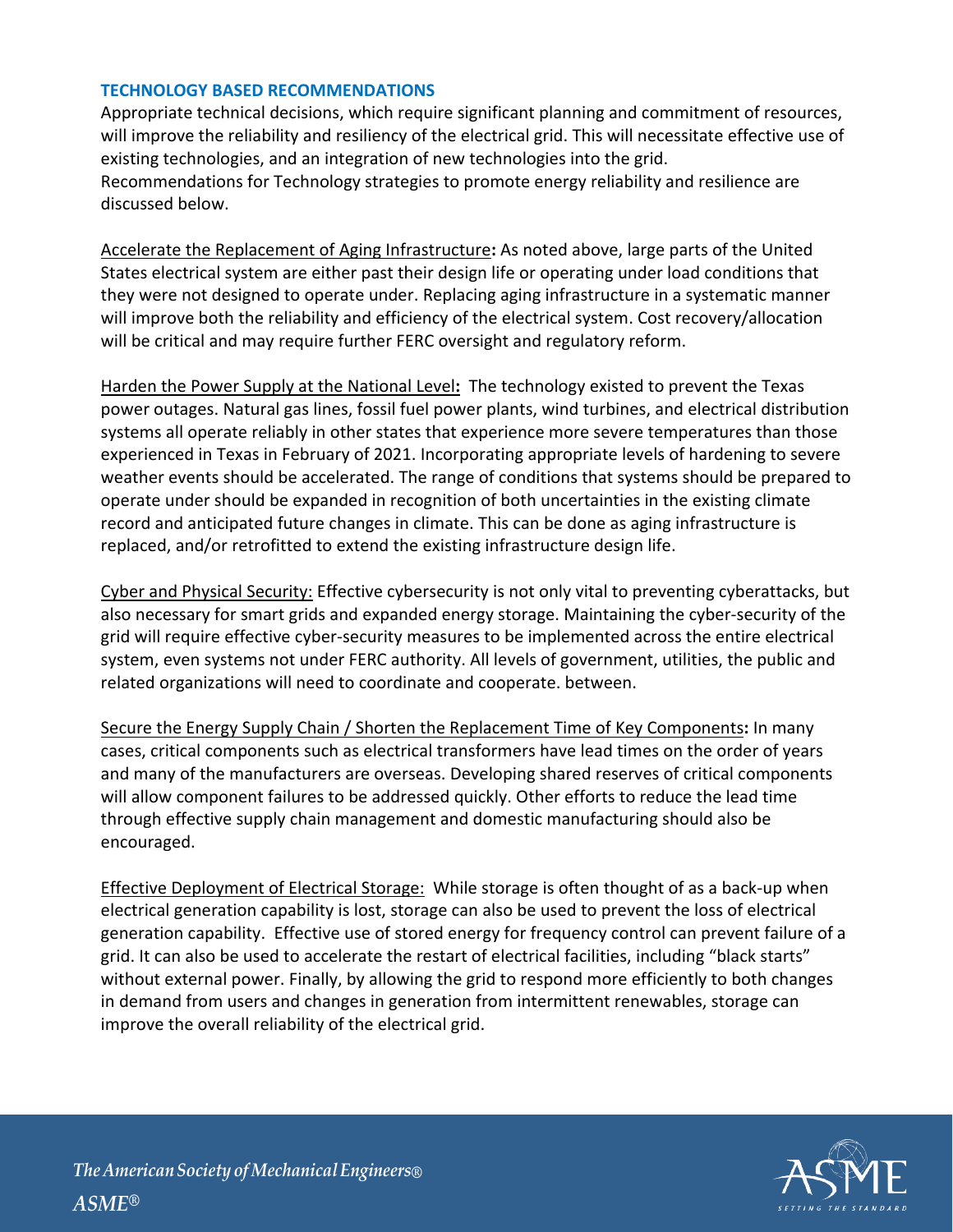Encourage Diverse Clean Energy Resources and Standby Electrical Generation Capability: Policies have encouraged renewable energy generation and natural gas generation but have been most supportive of wind and solar resources. Other stable resources such as hydro, geothermal, and biomass-based electricity should receive equitable incentives and support. Deep decarbonization requires all types of resources which will create a more reliable and resilient electric infrastructure.

Increasing the amount of dispatchable electrical generation capability in a standby role could improve the reliability and resilience of the system but could also cause greater carbon emissions. In the case of ERCOT, standby generation should also take into account the low connectivity of the local grid to the national grid. Dispatchable electrical generation should be available to fill gaps created by the intermittency of solar and wind resources. Bio-based fuels could be a solution to help source dispatchable electricity generation, such as renewable diesel or bio-based natural gas. Present laws and regulations discourage the use of biofuels for electricity generation. A more fungible system for biofuels could help with reliability.

Use of Smart Grids: A smart self-healing grid uses secure digital components and real-time communications technologies installed throughout a grid to monitor the grid's electrical characteristics at all times and constantly tune itself so that it operates at a reliable, secure and optimum state. It has the intelligence to constantly look for potential problems caused by storms, catastrophes, human error or even sabotage. The smart grid isolates problems immediately as they occur, before they cascade into major blackouts, reorganizes the grid and reroutes electricity transmission so that services continue for all customers while the problem is physically repaired by line crews, if needed.

A smart grid can provide a number of benefits that lead to a more stable and efficient system. Three of its primary functions include:

- Real-time monitoring and reaction, which allows the system to constantly tune itself to an optimal state;
- Anticipation, which enables the system to automatically look for problems that could trigger larger disturbances; and
- Rapid isolation, which allows the system to isolate parts of the network that experience failure from the rest of the system to avoid the spread of disruption and enables a more rapid restoration.

Beyond, managing power disturbances, a smart grid system efficiently integrates/manages distributed energy resources (DERs), and provides much-needed local and system flexibility. The ideal smart grid system consists of microgrids, which are small, mostly self-sufficient power systems, and a stronger, smarter high-voltage power grid, which serves as the backbone to the overall system.

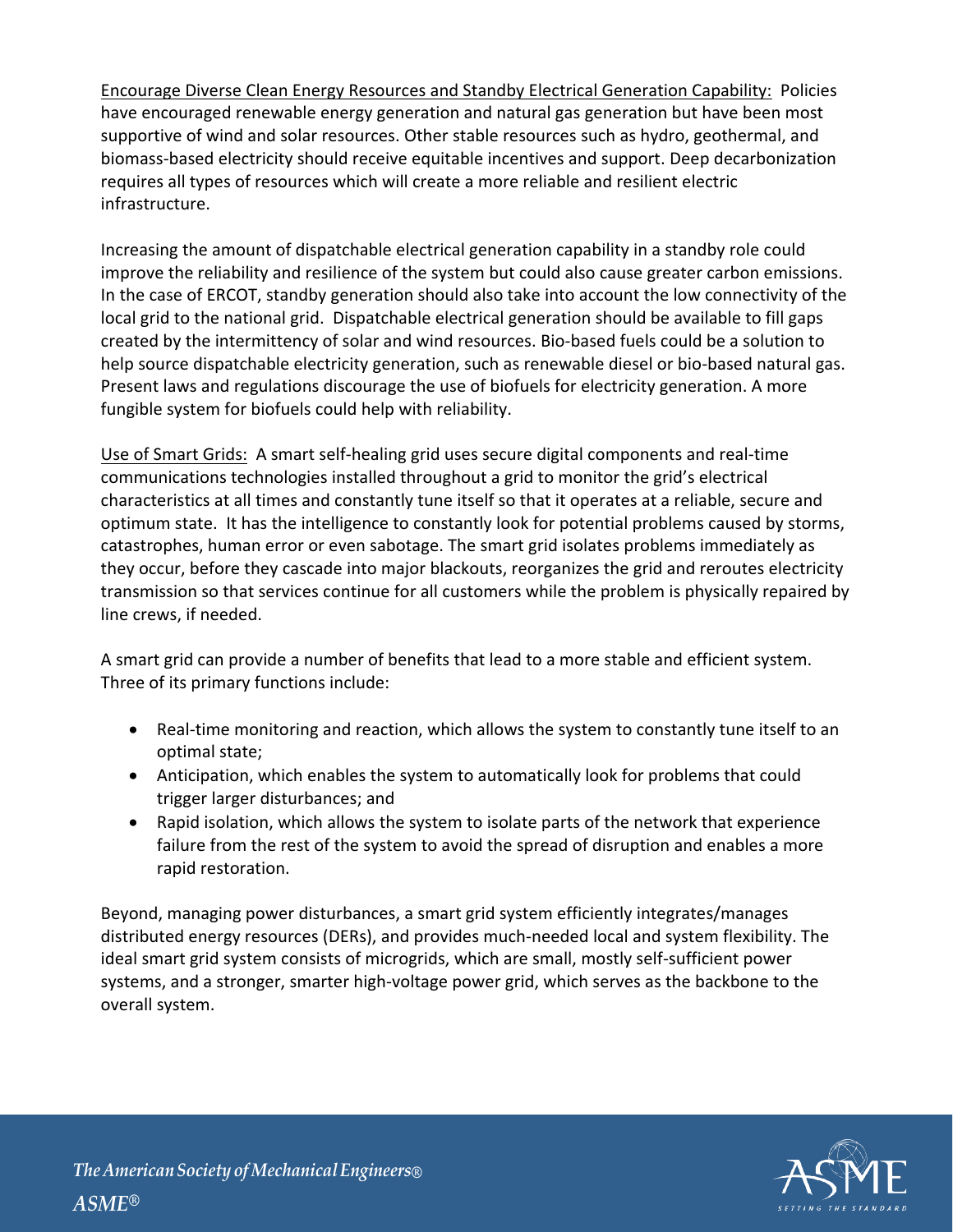## **CLOSING SUMMARY**

Maintaining a reliable and resilient grid faces the challenges of an aging infrastructure, climate change, cyber and physical attacks, and disruptive new technologies. Technological solutions exist for creating a reliable and resilient electrical grid that are compatible with other energy goals such as affordability and sustainability.

Weather related events can cause major electric disruptions. History has proven that these events will continue to occur, and experience has shown that many utilities were not prepared when it had happened again. Reliability requires that the electricity infrastructure be hardened for weather related events.

Future policy decisions for the US electrical system need to:

- Encourage an accelerated replacement of aging infrastructure that incorporates cyber and physical security;
- Develop shared reserves of critical components;
- Effectively coordinate supply chain management and domestic manufacturing;
- Diversify energy resources and storage along with standby/dispatchable electric generation; and,
- Greater implementation of smart grid systems.

### **POST SCRIPT**

As this report was finalized in February 2022, Texas was hit by a severe winter storm that initially raised concerns of a power outage similar to 2021. No large power outage was experienced. An EIA analysis attributed this to a combination of increased preparations and a far less severe storm, thus straining the power system less than in the 2021 incident. Increased preparations included inspection and enforcement of weatherization and readiness requirements, increased operational reserves, requirements for on-site fuel supply, and increased testing. The decreased strain included less loss of power, and less demand for electricity for heat, as compared to both initial predictions and the 2021 storm. Xili Experts remain concerned about the ability of the Texas power system to remain functional in a storm as severe as that experienced in 2021.